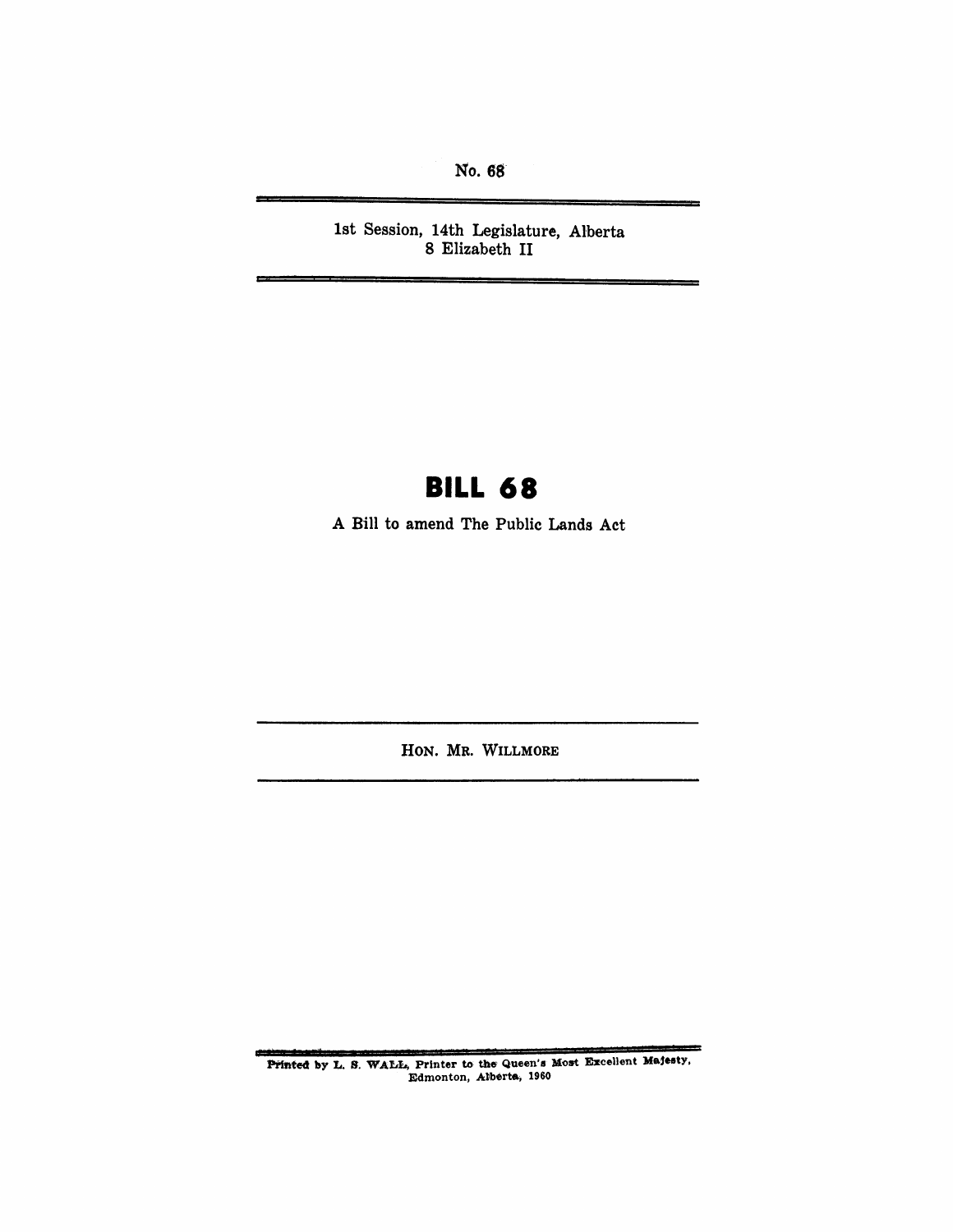**Explanatory Note** 

**2.** Section 12(1) is amended to provide a residence qualification in the Act rather than in the regulations. See clause (a) of the new subsection. Subsection (1) of section 12 presently reads:

- "12. (1) Every person who.
- (a) has attained the age of eighteen years.
- (b) is not in possession or control of a farm under a certificate or agreement of sale,
- (c) is a British subject or Canadian citizen or declares his intention of becoming a Canadian citizen. and
- (d) who makes application in the manner hereinafter provided. is eligible for a homestead lease.".

3. This amendment increases the application fee, removes the veteran's exemption in subsection (3), and authorizes a fee refund when an application is rejected. Section 13 presently reads:

"13. (1) Application for a homestead lease shall be made by the applicant in person during the regular office hours at the Publio Lands Agency or at such other place as may be authorized by the Minister.

(2) A fee of five dollars shall be paid with the application and the Director. or officer acting for him, shall deal with applioations in the order in which they are received.

(3) No fee shall be paid with an application made by a veteran.".

4. New. This amendment will enable a homestead lessee who is eligible to apply for a notification but who has not paid a loan under The Homestead Lease Loan Act to enter into a contract without the stringent restrictions applying during the lease continuing throughout the term of the loan.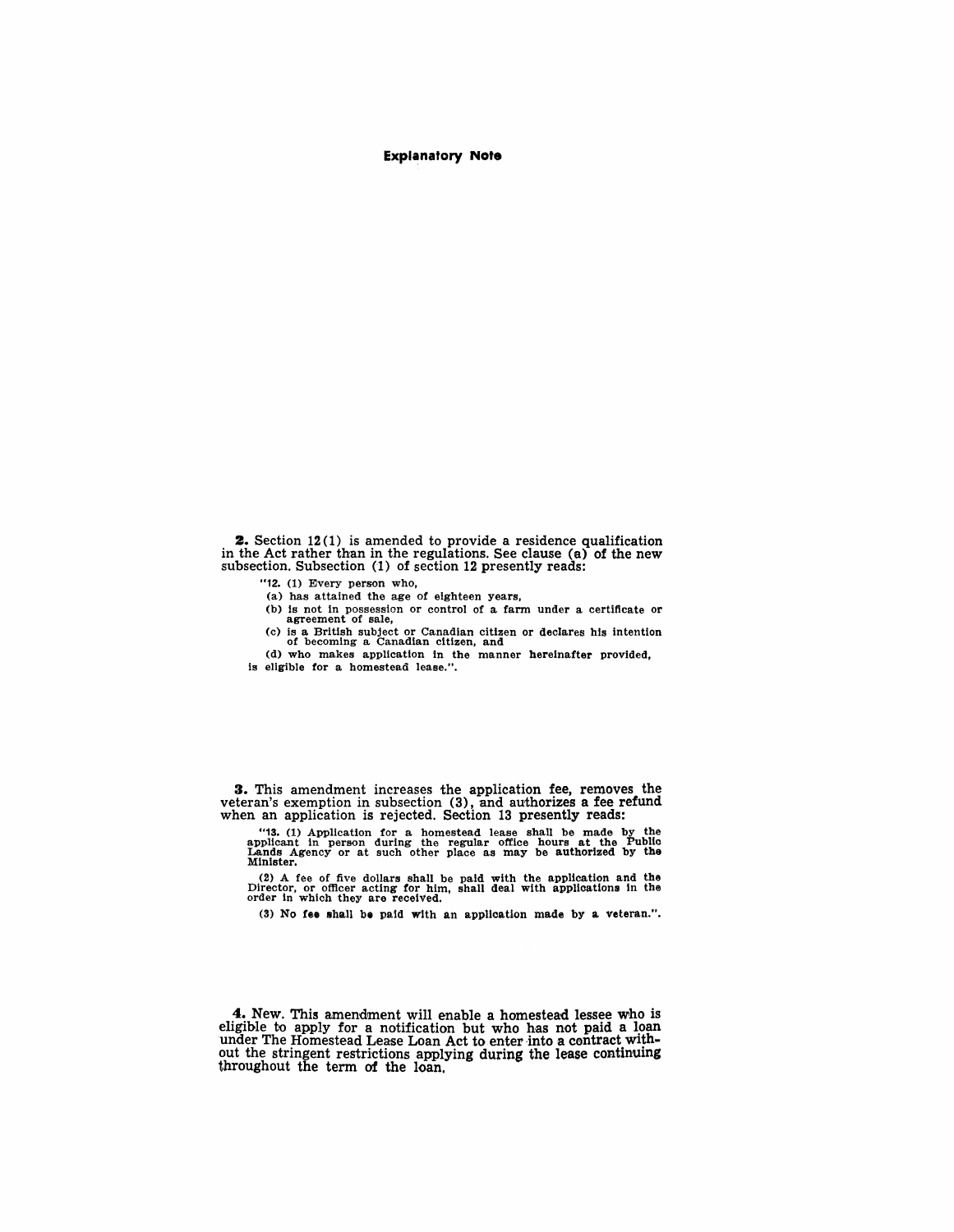## **BILL**

#### No. 68 of 1960

#### An Act to amend The Public Lands Act

### *(Assented to , 1960)*

HER MAJESTY, by and with the advice and consent of the Legislative Assembly of the Province of Alberta enacts as follows: '

*1. The Public Lands Act,* being chapter 259 of the Revised Statutes, is hereby amended.

2. Section 12 is amended by striking out subsection (1) and by substituting the following:

12. (1) Subject to subsections (2) to (5), every person is eligible to be a homestead lessee who

- (a) is a person resident in the Province for an aggregate total of two years within the three years immediately prior to making his application for a homestead lease,
- (b) has attained the age of eighteen years or more,
- (c) is a British subject, a Canadian citizen, or declares in his application his intention of becoming a Canadian citizen, and
- (d) is not in possession or control of a farm under a certificate or agreement for sale.

3. Section 13 is amended by striking out subsections (2) and (3) and by substituting the following:

(2) Every application shall be accompanied by a fee of ten dollars for each quarter section or fractional quarter section of land for which application is made.

(3) The fee shall be refunded to the applicant where the Director rejects his application.

(4) Where an application is accepted but the applicant refuses to enter into a lease or fails to satisfy any condition required before the lease is issued, the application fee is forfeited.

(5) The Director, or officer acting for him, shall deal with applications in the order in which they are received.

4. The following new section is added immediately after section 41: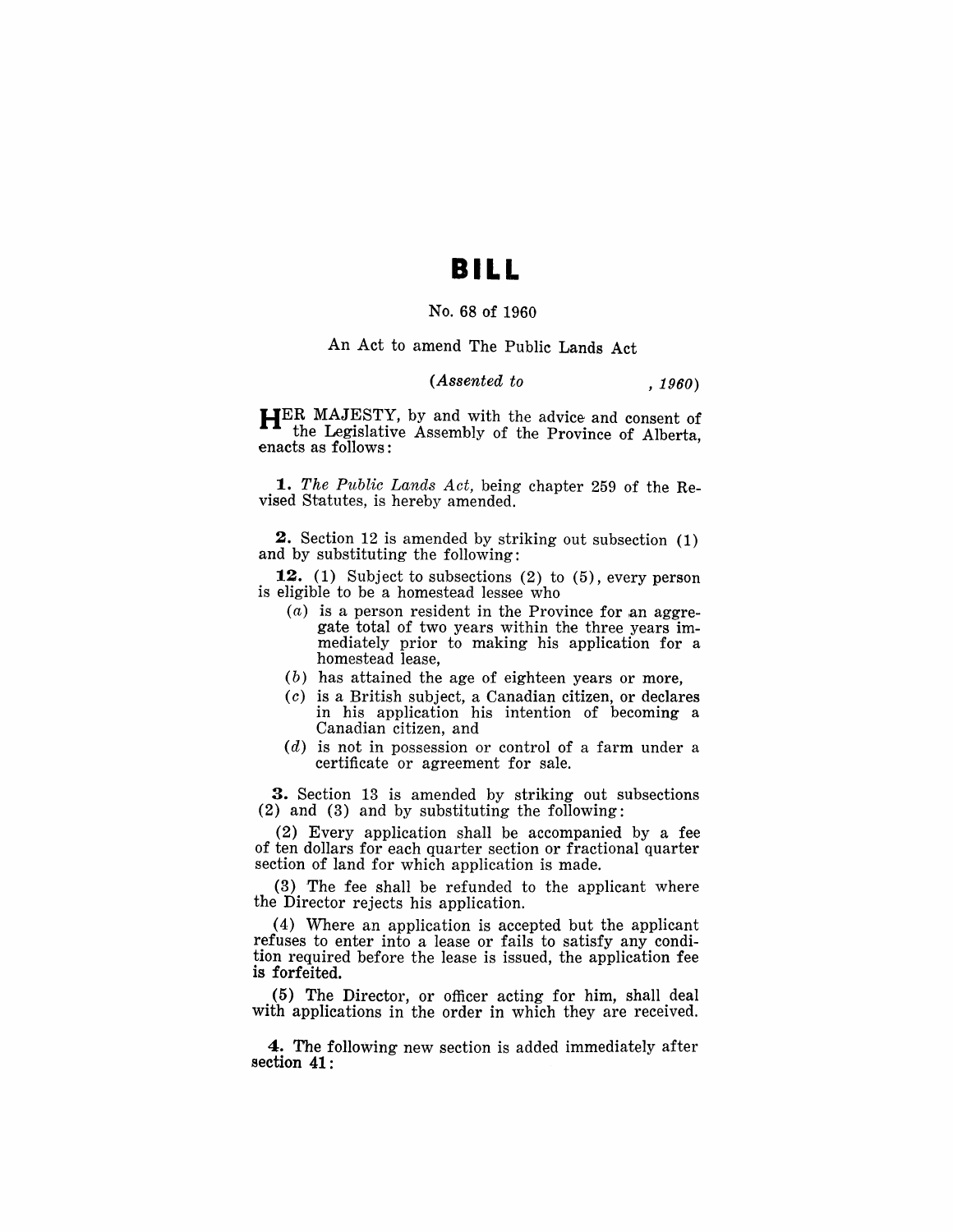**5.** This amendment gives to the Lieutenant Governor in Council the authority to set the percentage of the assessed value of land under a cultivation lease, and to divide the Province into districts for the purpose of determining the amount payable. Section 52, subsection  $(1)$  presently reads:

"52. (1) The lessee shall pay a yearly rent of a sum of money equiv- alent to

(a) five per cent of the value of the lands as assessed in accordance with The Assessment Act by the municipal district or improve-<br>ment district in which the lands are situate, and

(b) a sum sufficient to reimburse the Minister for any amounts paid by him pursuant to section 5 of The Crown Cultivation Leases Act.".

**6.** Section 57, subsection (4) presently reads:<br>"(4) A grazing association making application for a lease shall show<br>that it is incorporated under The Societies Act, and shall file in the<br>Department a copy of its by-laws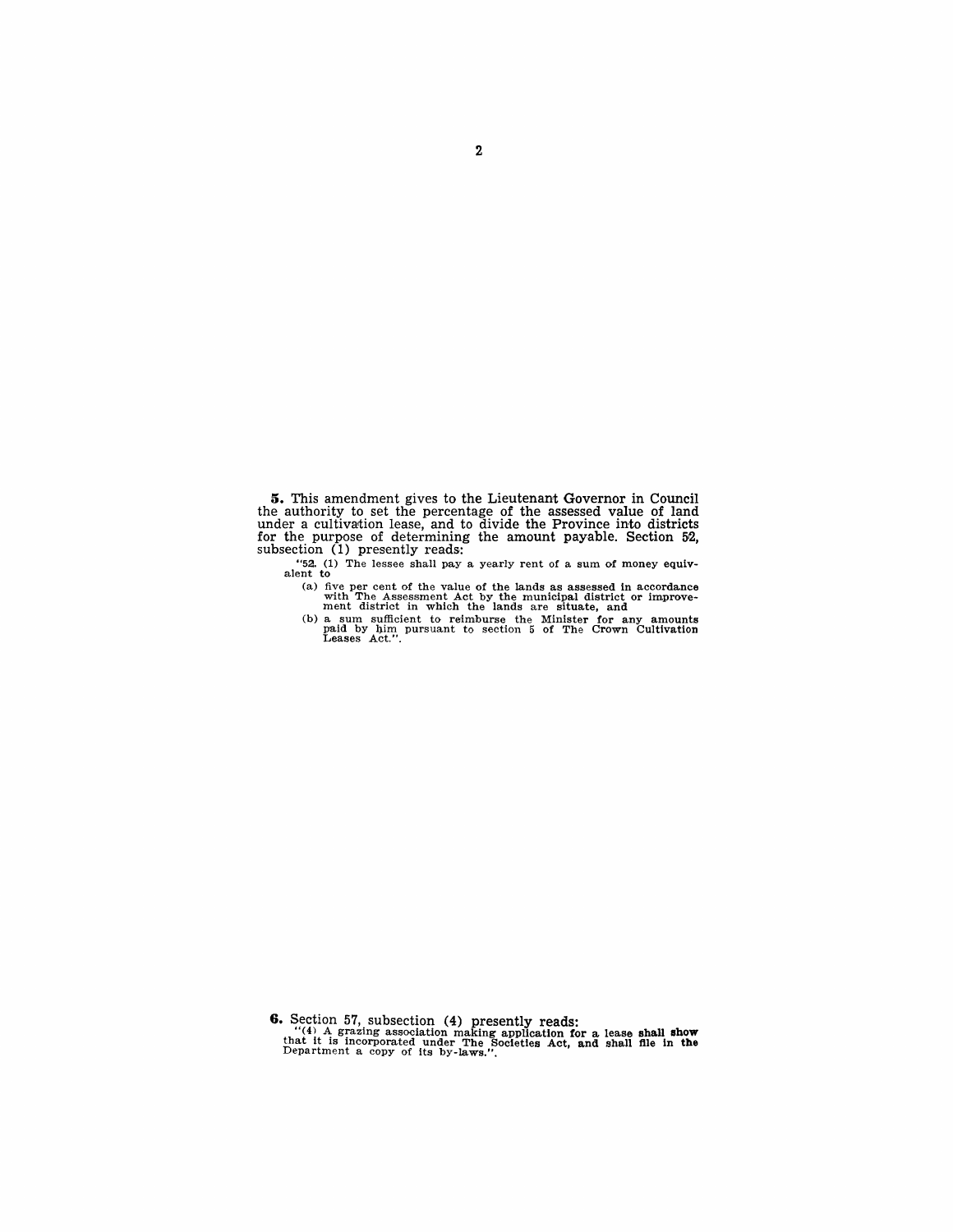**41a.** (1) Where a homestead lessee has not fully repaid a loan obtained under *The Homestead Lease Loan Act,* but is otherwise eligible to apply for a notification, the lessee, upon payment of a fee of ten dollars may apply in the manner prescribed by sections 40 and 41, and the Minister may cancel the homestead lease and enter into a contract for the sale of the land with the lessee as purchaser.

- (2) The contract for the sale of the land shall
- (a) require the purchaser to pay the taxes assessed against the land,
- (b) require the purchaser to keep the cultivated land in a good state of cultivation,
- (c) grant the purchaser the right to obtain notification after the loan obtained under *The Homestead Lease Loans Act* has been paid in full, and
- (d) contain such other terms and conditions as the Minister may prescribe.
- 5. Section 52 is amended
	- (a) by striking out subsection (1) and by substituting the following:

52. (1) The lessee shall pay a yearly rent of a sum equivalent to

- (a) such percentage, as may be determined by the Lieutenant Governor in Council, of the value of the lands, as assessed in accordance with *The Assessment Act, 1960,* by the municipal district, county or improvement district in which the lands are situate, and
- (b) a sum sufficient to reimburse the Minister for any amounts paid by him pursuant to section 5 of *The Crown Cultivation Leases Act,*

and for the purposes of clause  $(a)$ , the Lieutenant Governor in Council may divide the Province into districts and determine the percentage of the assessed value of the lands in each district.

(1a) For the purpose of determining the rental and tax rate under clauses  $(a)$  and  $(b)$  of subsection (1) where no assessment has been made under *The Assessment Act, 1960,* the Minister may make a provisional assessment to calculate the rental and taxes payable until such time as the land is assessed under *The Assessment Act, 1960,* but when the land is so assessed, any rents or taxes paid under the provisional assessment shall be adjusted according to the assessment made under *The Assessment Act, 1960.* 

(b) by renumbering present subsection  $(1a)$  as  $(1b)$ .

6. Section 57, subsection (4) is amended by adding immediately after'the word "Act" the words "or *The Cooperative Associations Act".*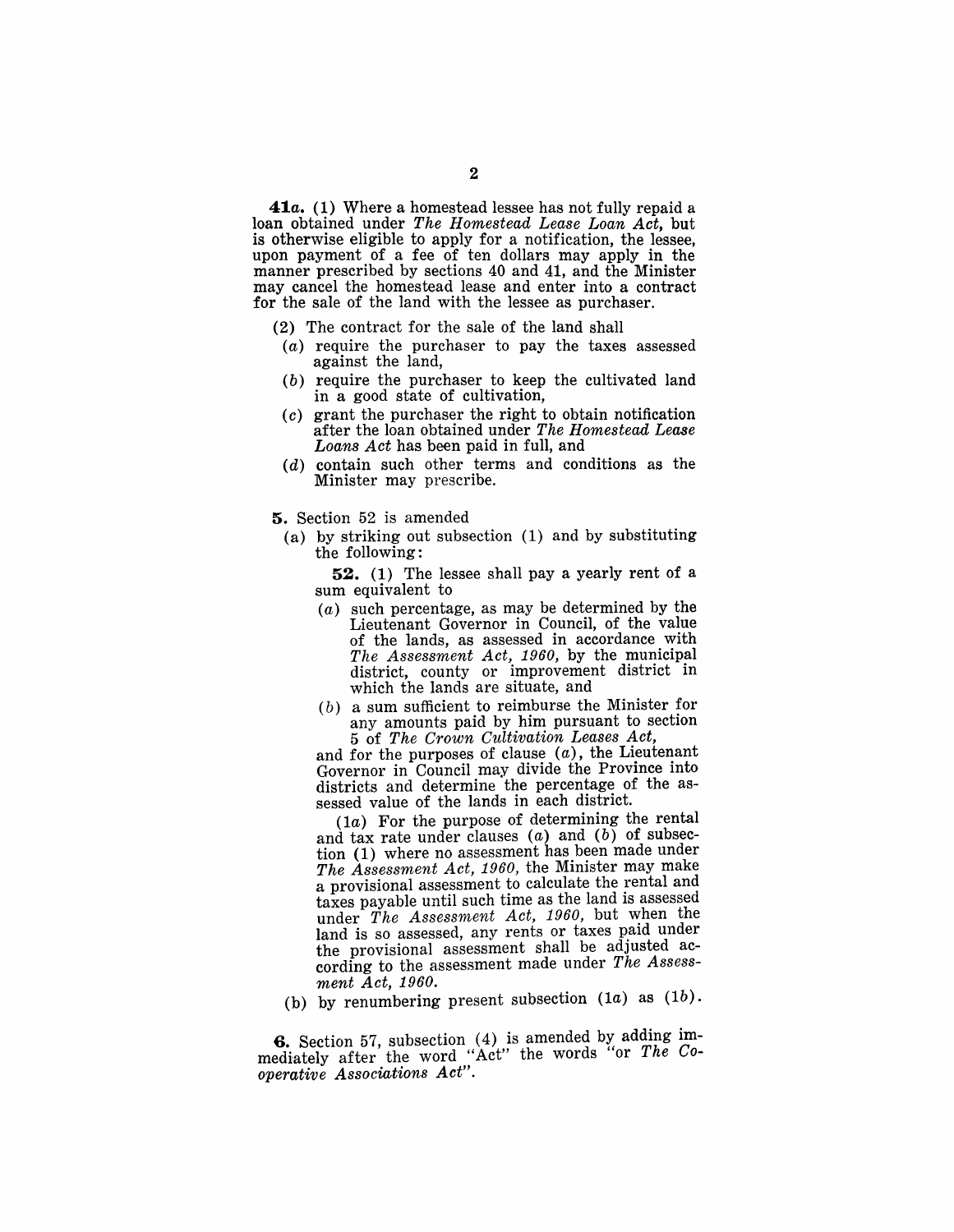**7.** This amendment permits the establishing of a basic unit to calculate the carrying capacity of grazing land.

**8.** This amendment will qualify subsection (1) with respect to permitting members of an association holding a grazing lease to graze cattle on the leased land. Section 69 presently reads:

"69. The lessee shall not graze, place, hold, pasture or feed any stock not belonging to himself upon the land comprising the lease, or permit or allow any such stock to be grazed, placed, held, pastured or fed, without th

**9.** Section 71 is revised to be more specific. Section 71 presently

reads:<br>"71. (1) If a lease is held by a grazing association, the association<br>shall operate the leasehold for the benefit of the settlers in the district<br>in which the leasehold is located.<br>(2) If a dispute arises regarding

**10.** This amendment will authorize a lessee to pay for improvements on the land at the time of his leasing it, by way of instal-<br>ments. Section 93 requires a cash payment therefor at the time<br>of the lease.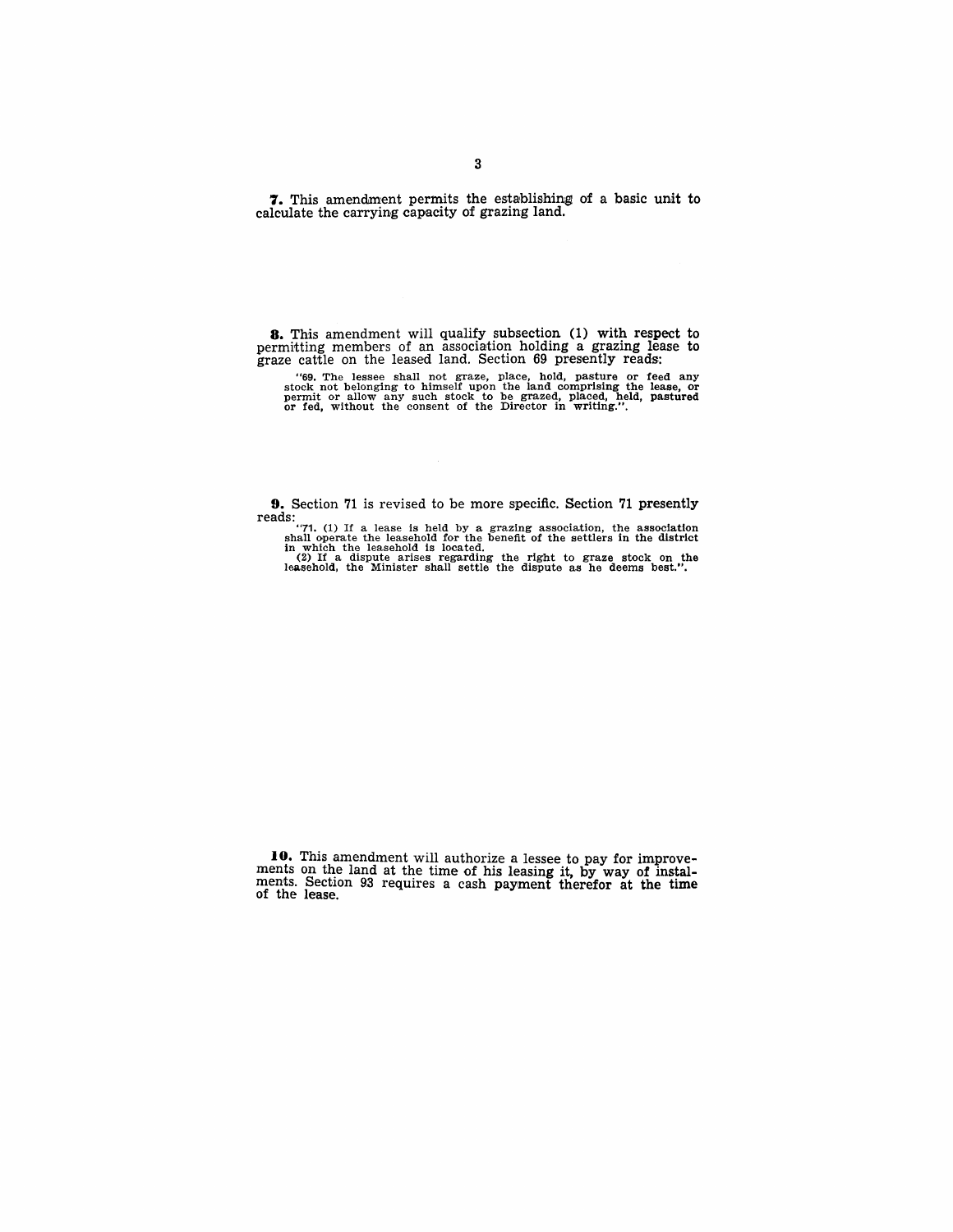**7.** Section 63 is amended by adding immediately after subsection (3) the following new subsection:

(4) For the purpose of determining carrying capacity a cow of average weight with calf at foot shall be considered as one animal unit, and any variations in the proportion of the animal unit due to age, weight and type of stock, shall be determined by the Minister.

8. Section 69 is amended

- (a) by renumbering the section as subsection (1),
- (b) by adding immediately after the renumbered subsection (1) the following:

(2) Notwithstanding subsection (1), where a grazing lease is held by a grazing association, the association may, without the consent of the Director, allow its members to graze stock owned by them on the lands contained in the grazing lease.

9. Section 71 is struck out and the following is substituted:

**71.** (1) Where a grazing lease is held by a grazing association, the land contained in the lease shall be used for the benefit of its members who are operating farms in the vicinity thereof.

(2) Notwithstanding subsection (1), where a grazing lease is held by a grazing association and any person having a farm in the vicinity of the lands contained in the lease who has been refused membership in, or has been dismissed from the membership of, the association, the Minister may, after considering the complaint of that person and the representatives of the association,

- (a) request the association to accept or reinstate that person as a member, as the case may be, and
- (b) if the association refuses to do so, order the association to allow the stock of that person to graze on the leased lands on the same terms that the association prescribes for its members.

**10.** The following new section is added immediately after section 78:

*78a.* (1) Where an application is made for a grazing lease, the Minister may waive the provisions of subsection (1) and subsection  $(3)$  of section 93 and direct that the amount in cash equal to the value of the Improvements be paid in instalments on such terms as the Minister may prescribe.

(2) Where subsection (1) applies in respect of any grazing lessee, and default is made in the payment of the instalments, the Minister may recover the whole of the remaining instalments in the same manner as if it were rent, or cancel the lease, or both.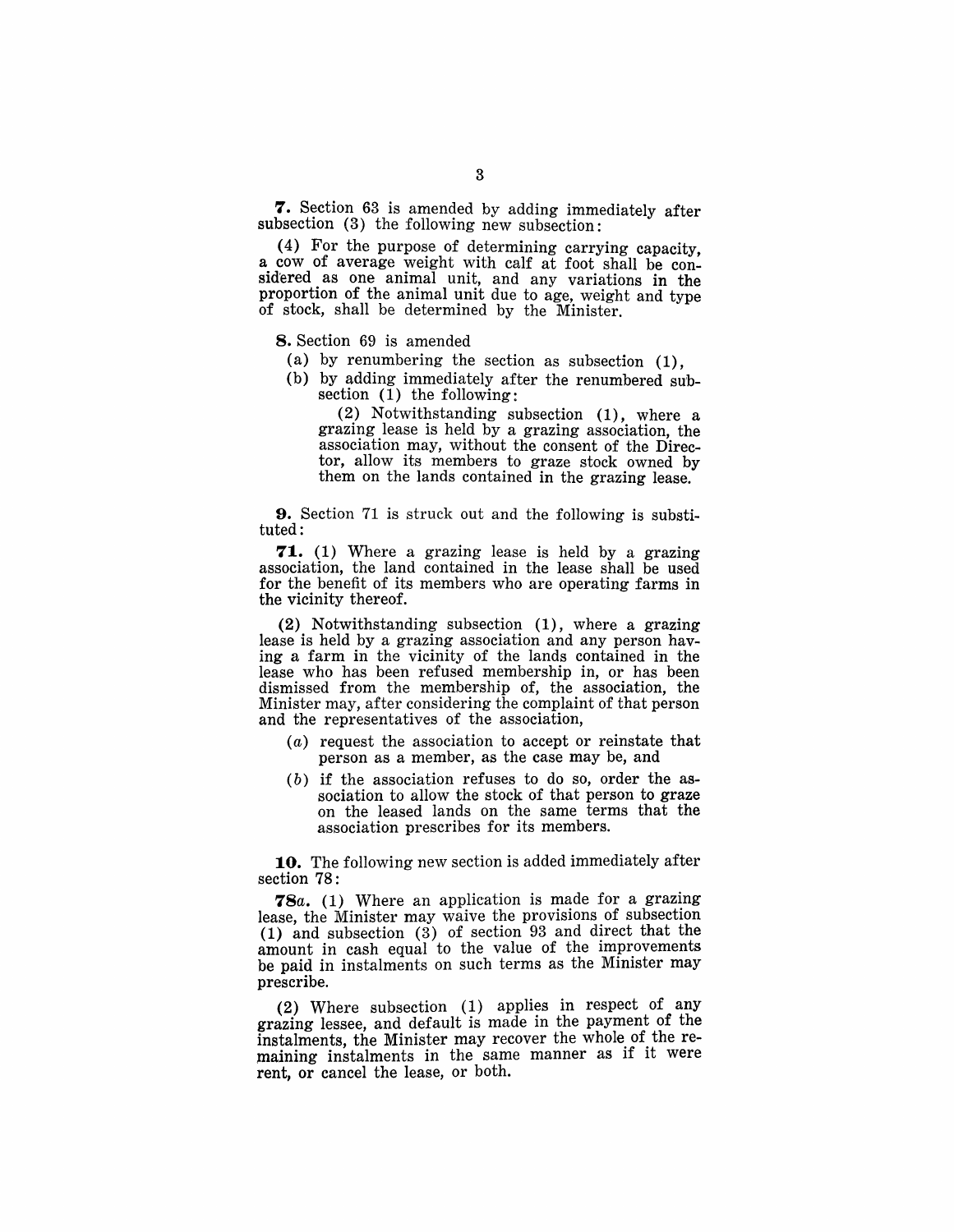**II.** Permits Minister to establish community grazing reserves.

12. Section 87 is amended to add a further ground (clause (c)) upon which the Minister may exempt a lessee from the payment of a portion of his rent. Section 87 presently reads:

"87. The Minister may exempt a lessee from the payment of any portion of his rent for a period not exceeding three crop years following the date of issue of the lease in any case where the lands contained in the date of is

**13.** Section 94, clause (b) presently reads:

"94. In any case where a lease has been cancelled or has expired the Minister in his discretion may

. . . . . . . . . . . .

(b) refund to the person who made the improvements, or to any dependant or dependants of such person adjudged by the Minister to be entitled thereto, any moneys collected by the Minister on account of the value of the imp

**14.** The Minister is given additional power to withdraw land from leases other than homestead leases. Section 104, subsection (1) presently reads:

"104. (1) The Minister may, upon giving a lessee one month's notice in writing, withdraw any land contained in a lease other than a homestead lease, where

(a) the Minister is satisfied that the land to be withdrawn con- tains sand and gravel in commercial quantities, or

(b) the land to be withdrawn is intended to be subdivided or made the subject of a disposition to a person requiring it for an industrial or commercial purpose.".

**15.** These provisions relating to the exchange of lands are repealed. The Lieutenant Governor in Council has power under section 119 (f) to exchange lands. (The sections to be repealed are set out at the end of these notes.)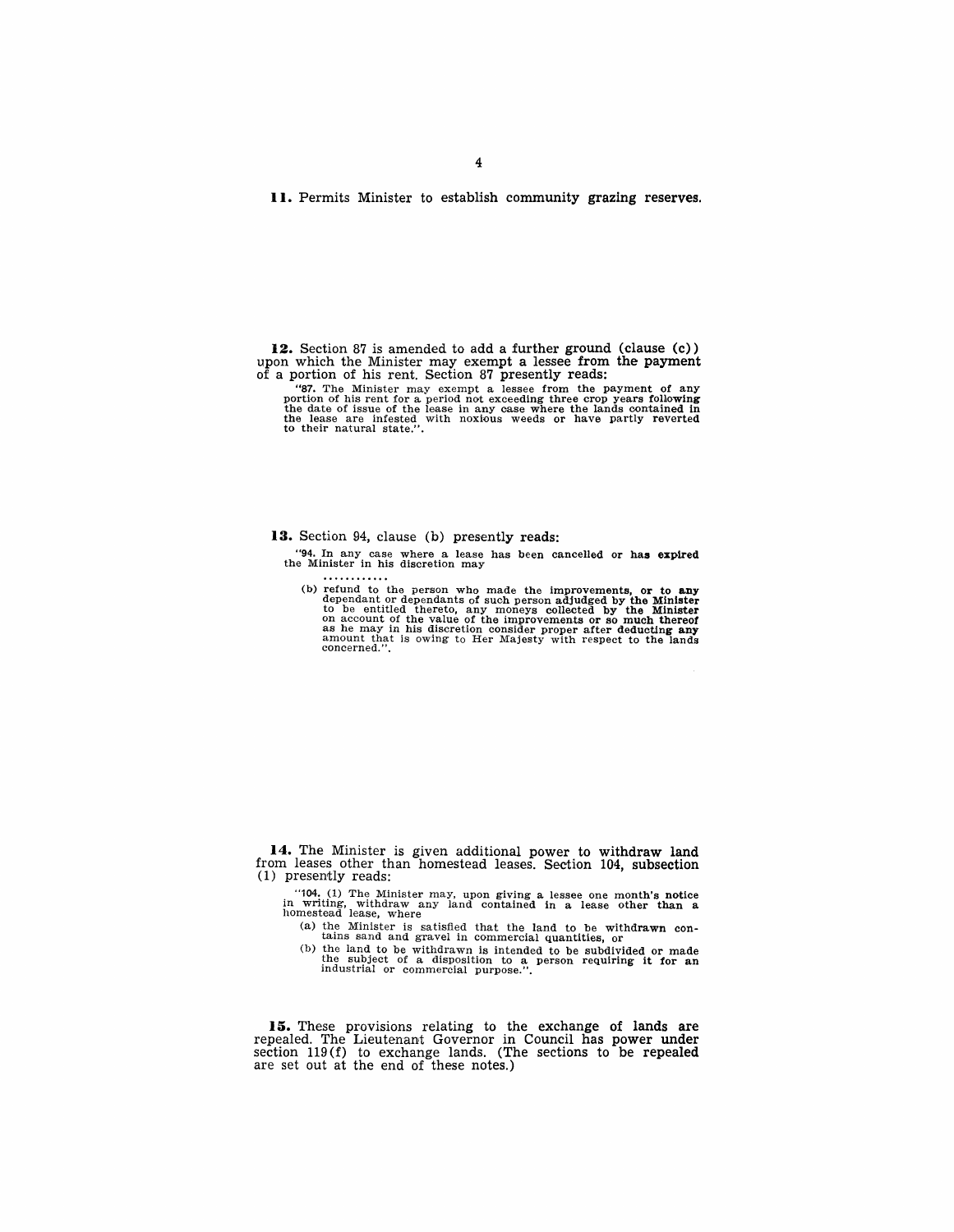11. The following new section is added immediately after section 83:

*83a.* Where the Minister considers it in the interest of the farmers or ranchers of any area to do so, the Minister may establish, maintain and operate a community grazing reserve for the grazing of the stock of the farmers or ranchers of that area, in such manner and upon such terms and conditions as may be prescribed by him.

12. Section 87 is struck out and the following is substituted:

87. The Minister may exempt a lessee from the payment of any portion of his rent for a period not exceeding three crop years following the date of issue of the lease in any case where the lands contained in the lease

- (a) are infested with noxious weeds,
- (b) have partly reverted to their natural state, or
- (c) require extensive clearing before cultivation can be commenced.

13. Section 94 is amended by striking out clause (b) and by substituting the following:

- (b) after deducting any sums owing to Her Majesty from any moneys collected in respect of improvements,
	- (i) pay any amount owing for taxes by the lessee in respect of the lands contained in the cancelled lease to the city, town, new town, village, municipal district, county, or the Minister of Municipal Affairs in respect of improvement districts, and any indebtedness owing to a rural electrification association incorporated under *The Co-operative Associations Act,* as the case may be, and
	- (ii) refund the whole or part of the balance, if any, to the person who made the improvements or to any dependant of such person adjudged by the Minister to be entitled thereto.

14. Section 104, subsection (1) is amended

- (a) by striking out the word "or" at the end of clause  $(a)$ ,
- (b) by adding the word ", or" immediately at the end of clause  $(b)$ ,
- (c) by adding immediately after clause (b) the following:
	- (c) the land to be withdrawn is to be constituted as a park under *The Provincial Parks Act* or is intended to be set aside by the Minister as a public recreation area.
- 15. Sections 109 to 113 are repealed.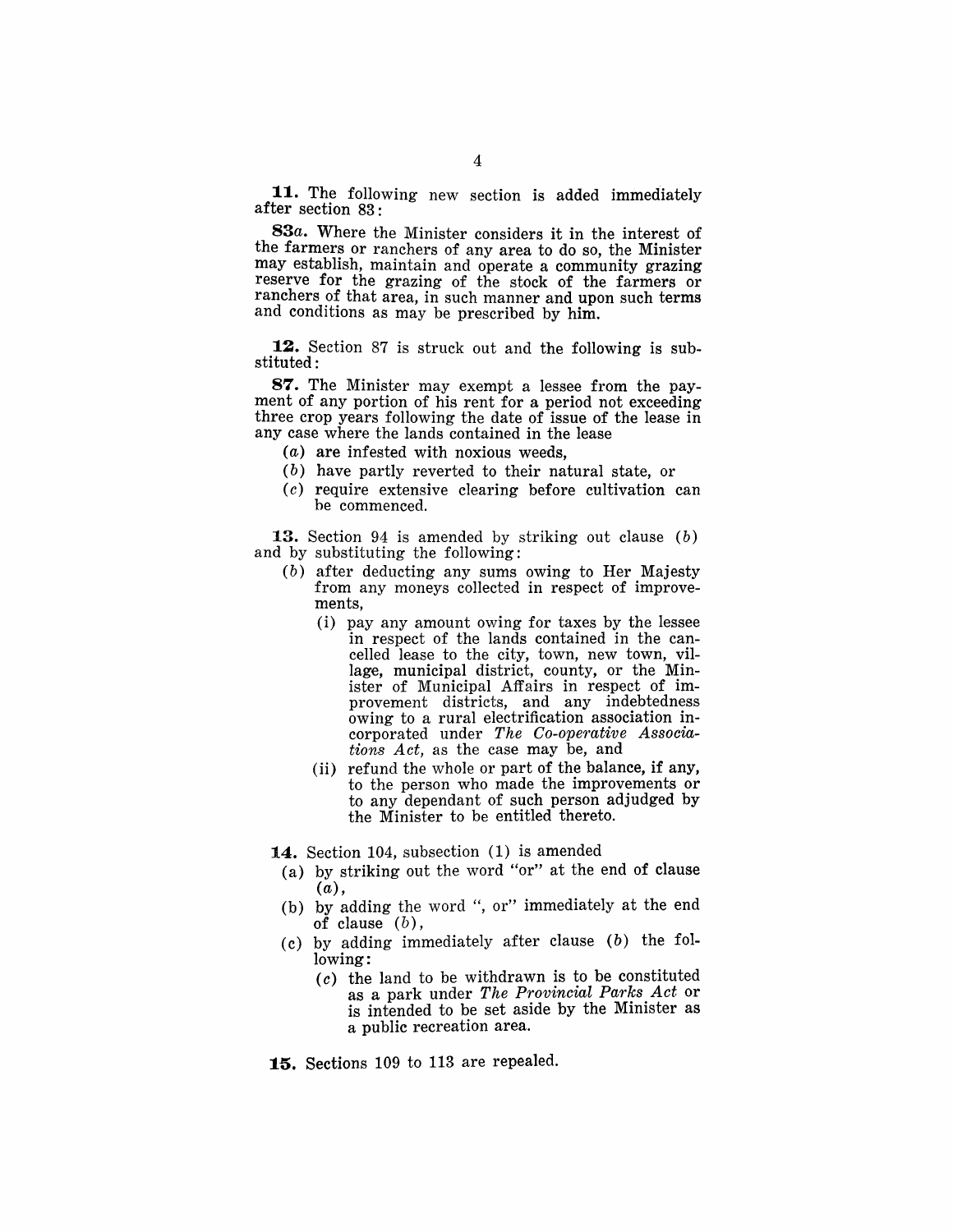**16.** New. Self-explanatory.

**17.** The amendment is to extend the authority to seize thereunder to cases where the lease, etc. has terminated. Section **134,**  subsection (2) presently reads:

"(2) Where default is made in the due payment of any rent payable under a cultivation lease or of any share of the crop payable to Her Majesty the Queen in the right of the Province, under any lease, licence or permit ent the order.".

**18.** The residence requirements are broadened. Section 166, subsection  $(1)$ , clause  $(a)$  presently reads:

"166. (1) Subject to subsections (2) to (4) every person is eligible to be a purchaser who

(a) is a veteran or a person resident in the Province continuously<br>for two years immediately prior to making his application for<br>a homestead sale,".

**19.** New. Cf. new section 13(4) added by clause 3 of this Bill.

#### **20.** Commencement.

The sections repealed by clause 15 read as follows:

"109. (1) Any person who owns any freehold land in an area that suffers from drought, may for the purpose of the establishment of an economic unit, be allowed to transfer to the Crown any such land in exchange for vacant

(2) In such a case the applicant, before the issue of a notification<br>for the land selected, shall demonstrate his good faith by performing<br>settlement duties, including residence and cultivation, or the main-<br>tenance of li orization of the exchange.

110. The public land selected by the applicant shall not exceed in extent or acreage the property surrendered, and the exchange shall be made on the basis of value for value following an investigation and corroboration of the representations made by the applicant, and upon the recommendation of the investigating officer.

111. (1) Before the issue of a notification for the public land, the applicant shall pay to the Provincial Treasurer the sum by which the value of the public land exceeds the value of the freehold land surrendered.

(2) The Minister shall not pay to the applicant the amount by which the value of the applicant's freehold land surrendered exceeds the value of the public land selected.

112. The applicant for an exchange with the Crown shall pay in addition to any other charge the sum of twenty-five dollars for each quarter section of public land or fraction thereof comprised in the exchange, and shall co

113. Lands belonging to the Scbool Endowment Fund are not avail-able for exchange.".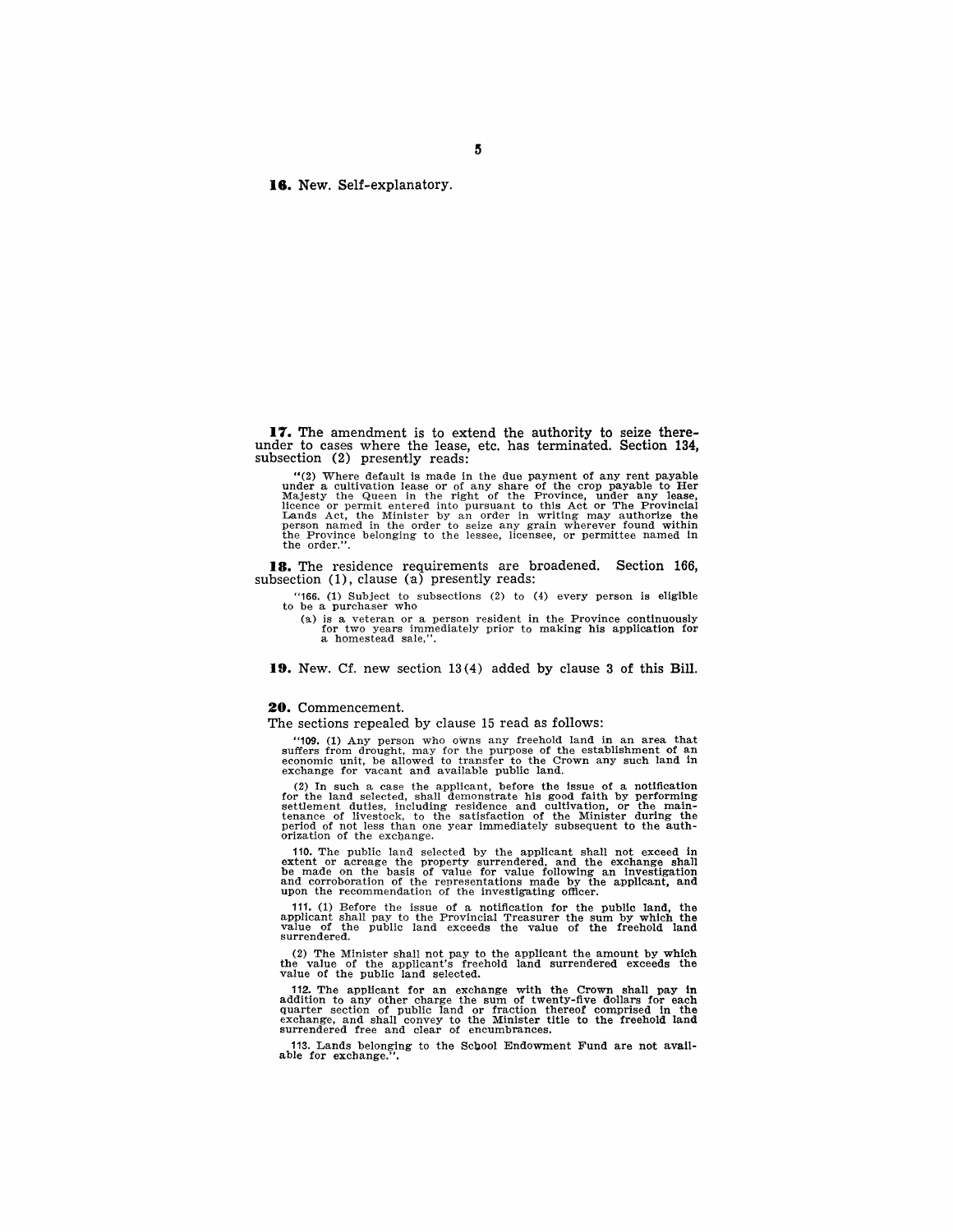16. The following new section is added immediately after section 117:

**117** *a.* (1) Where an agreement for the sale of public lands under this Part is cancelled or the purchaser quit claims his interest under the agreement to the Minister and the purchaser at that time owes taxes in respect of that land, the Minister may pay the taxes owing to the city, town, new town, village, municipal district, county or to the Minister of Municipal Affairs in respect of an improvement district, as the case may be, but no such payment shall exceed half the amount collected by the Minister as principal under the agreement for sale.

(2) Subsection (1) does not apply to the cancellation of an agreement for the sale of lands situated in a land clearing and breaking project and that was obtained in substitution for a homestead lease of the same lands.

**17.** Section 134 is amended by adding immediately at the end of subsection (2) the words "notwithstanding that the lease, licence or permit has been cancelled or surrendered or has expired".

18. Section 166, subsection (1) is amended by striking out clause  $(a)$  and by substituting the following:

(a) is a veteran or a person resident in the Province for an aggregate total of two years within the three years immediately prior to making his application for a homestead sale,

19, Section 168 is amended by adding immediately after subsection (2) the following:

(2a) Where the application has been accepted but the applicant refuses to enter into a homestead sale or fails to satisfy any condition required before the agreement for sale is made, the application fee is forfeited.

20. This Act comes into force on the day upon which it is assented to.